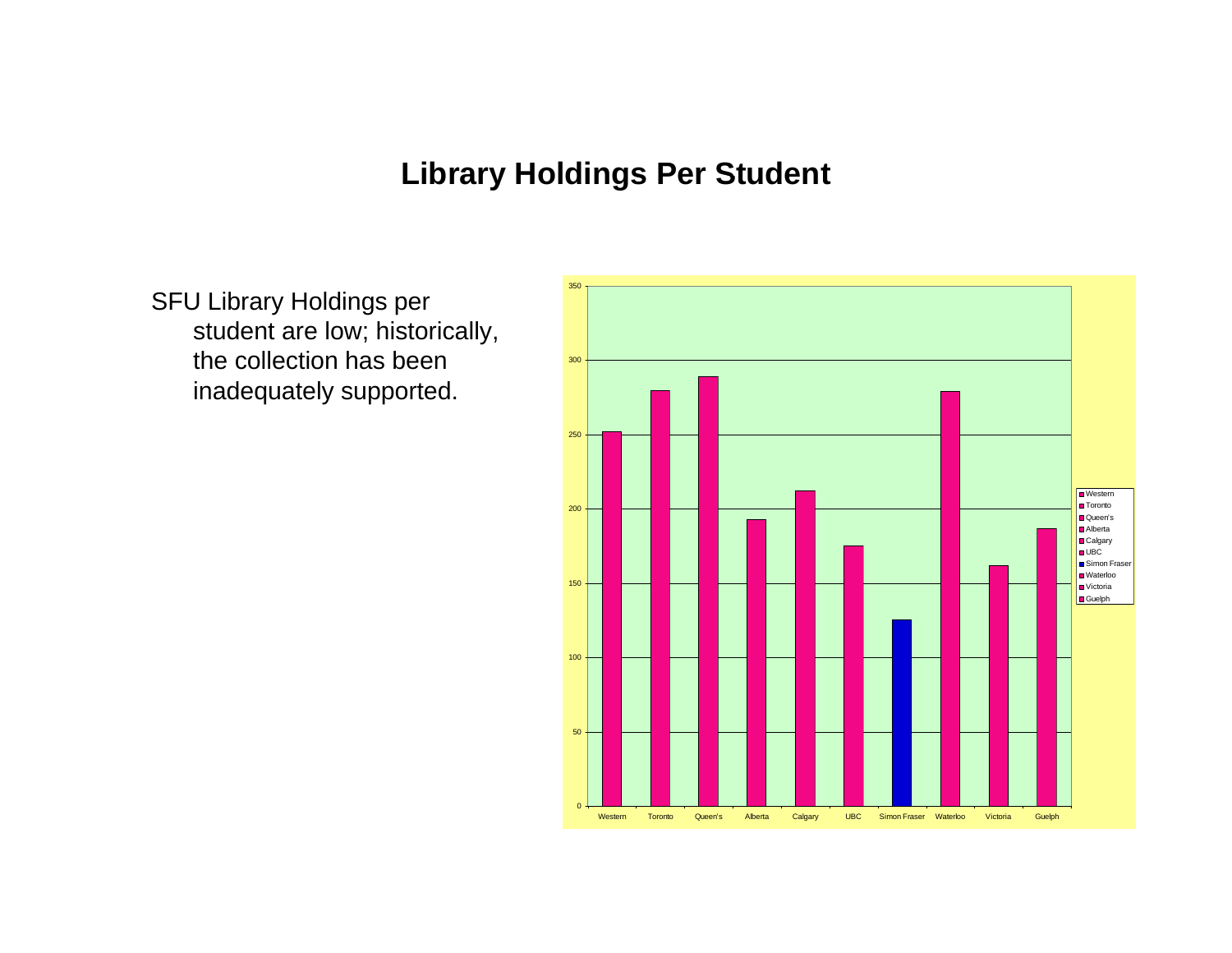## **Library Expenses as <sup>a</sup> Percentage of Operating Budget**

This is being rectified by healthy Library operating expenditures as a percentage of the University's operating budget. <mark>s.00</mark>%

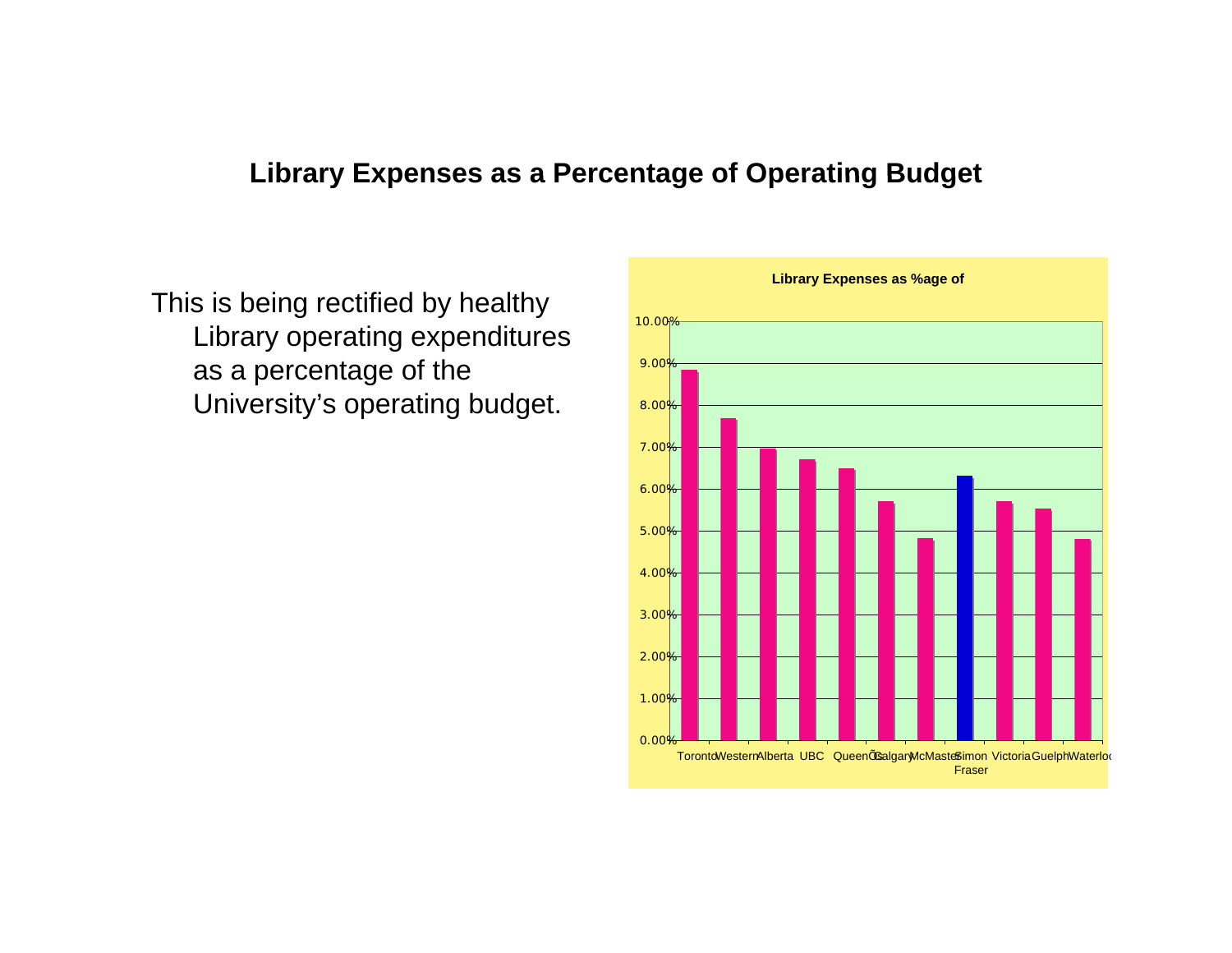## Acquisitions as <sup>a</sup> Percentage of Library Budget

The Library's relatively high expenditures in acquisitions (print and electronic) is leading to an improvement in the historically inadequate collection